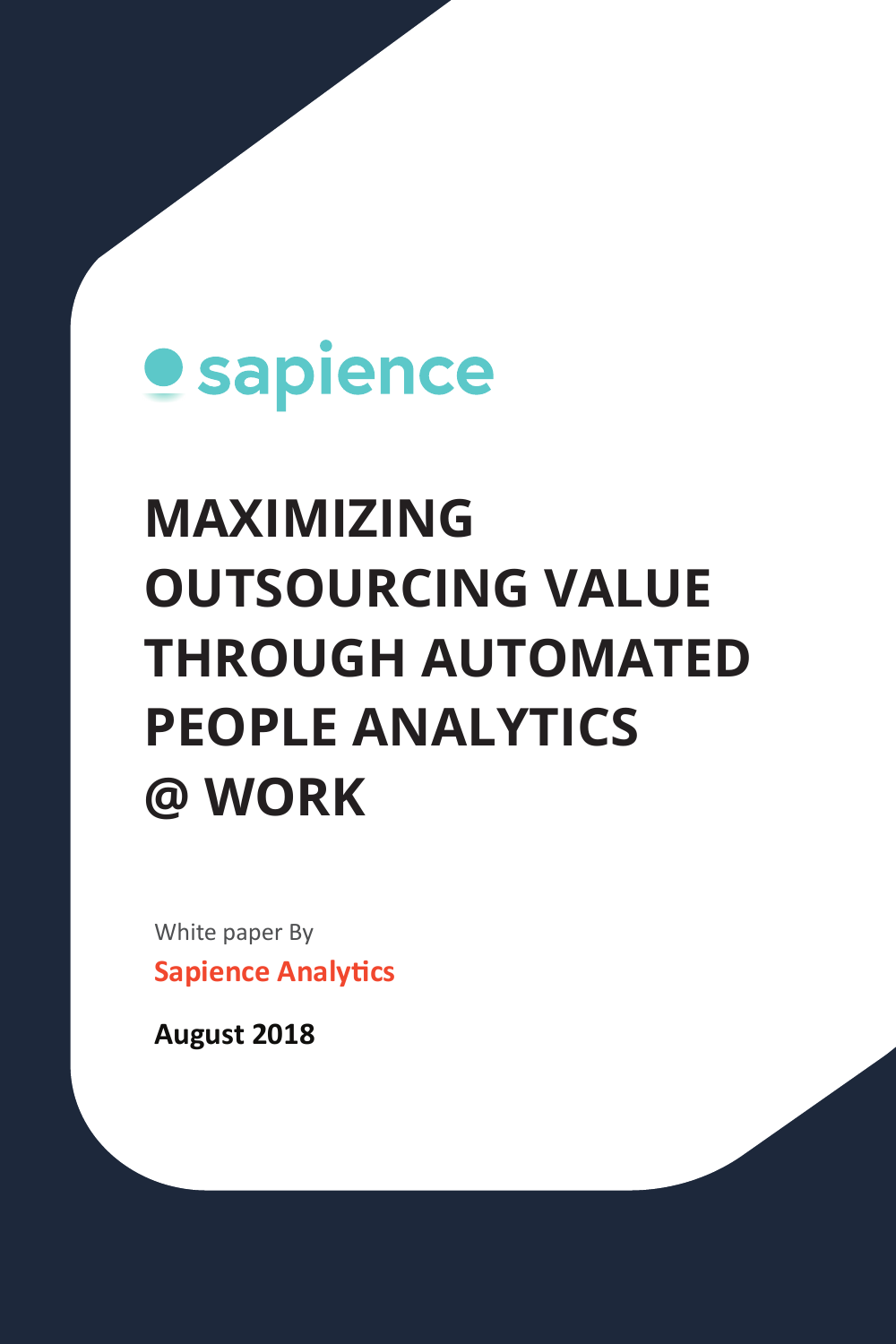## **CONTENTS**

|   |                                                                                                                              | 5  |
|---|------------------------------------------------------------------------------------------------------------------------------|----|
| 3 | Creating a Better Outsourcing Governance Model _________________________________                                             | 6  |
|   | Co-management, Technology and Automation<br>of Outsourcing Governance can Resolve Challenges _______________________________ |    |
|   |                                                                                                                              | 15 |
| 6 |                                                                                                                              | 16 |
|   | References                                                                                                                   | 17 |
|   |                                                                                                                              |    |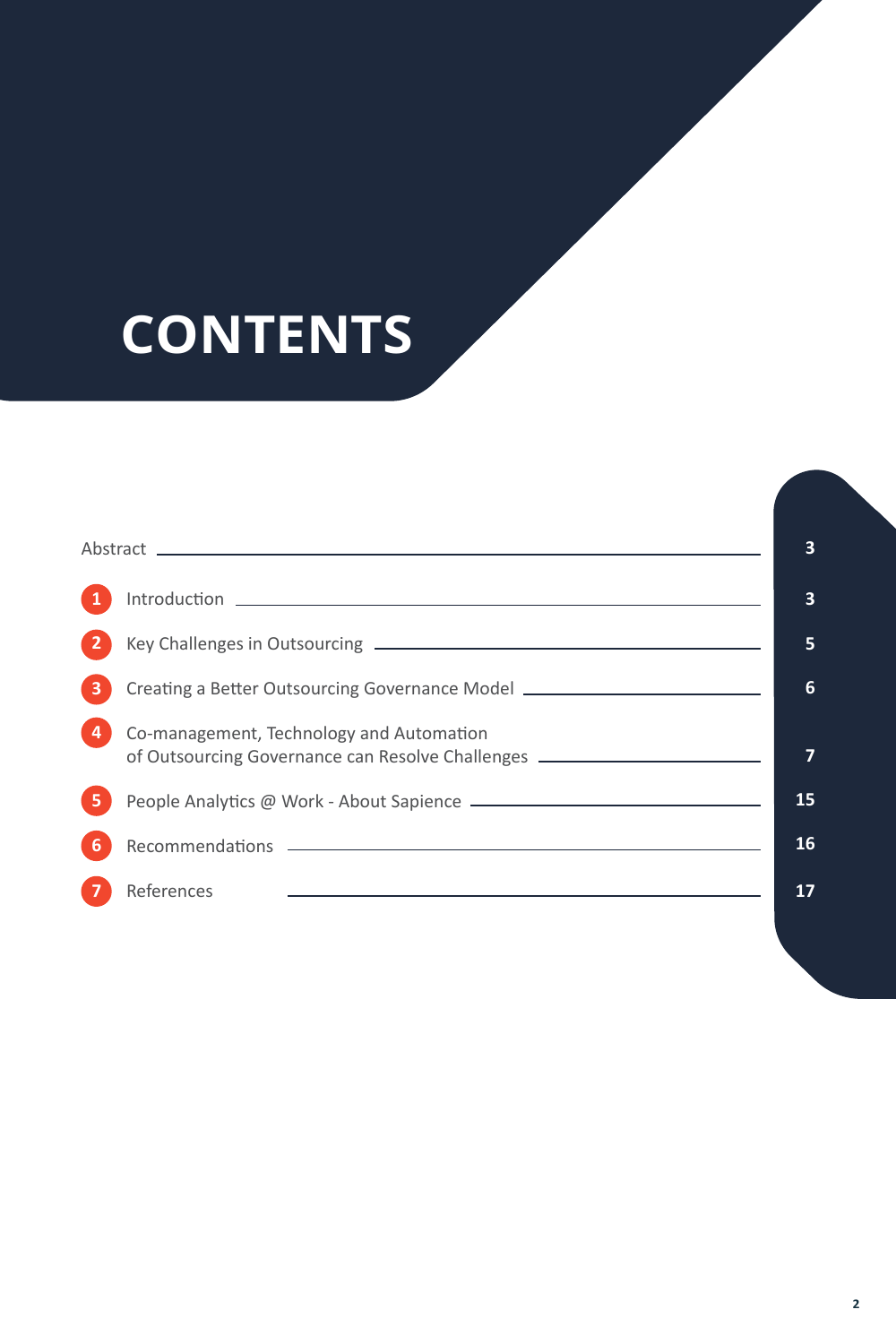## **ABSTRACT**

#### **The highlights of this white paper are as follows:**

- Identify the typical problems in managing outsourcing relationships.
- Introduce the concept of co-managing outsourcing relationships and automating outsourcing governance, for better alignment and success.
- $\bullet$  Describe a technology solution that provides automated and accurate visibility into outsourcing engagements, driving data-driven decision making and more trusted relationships.
- Highlight how co-management, technology and automation can deliver a 20+% *increase in value creation or 20+% reduction in outsourcing costs* (depending on business needs), within a few months.



In 2017, the global outsourcing market reached 88.9 billion U.S. dollars, according to Statistia<sup>1</sup>—that's 12 billion more than the previous year. U.S. companies are outsourcing more work every year, and it's easy to see why. Transferring responsibilities to an outside source can lower capital expenses and overhead, free employees' time to work on other tasks, increase efficiency for time-consuming functions, and improve quality for specialized work. But how do companies manage teams that are hundreds or even thousands of miles away, to ensure the best quality of work, and the greatest return on investment?

Outsourcing governance, or the process of managing outsourcing engagements, has become a hot-button issue. In order to manage risks effectively and get the most value, a strong outsourcing governance strategy is critical. Unfortunately, many companies lack such a strategy—which may be why so many outsourcing arrangements fail.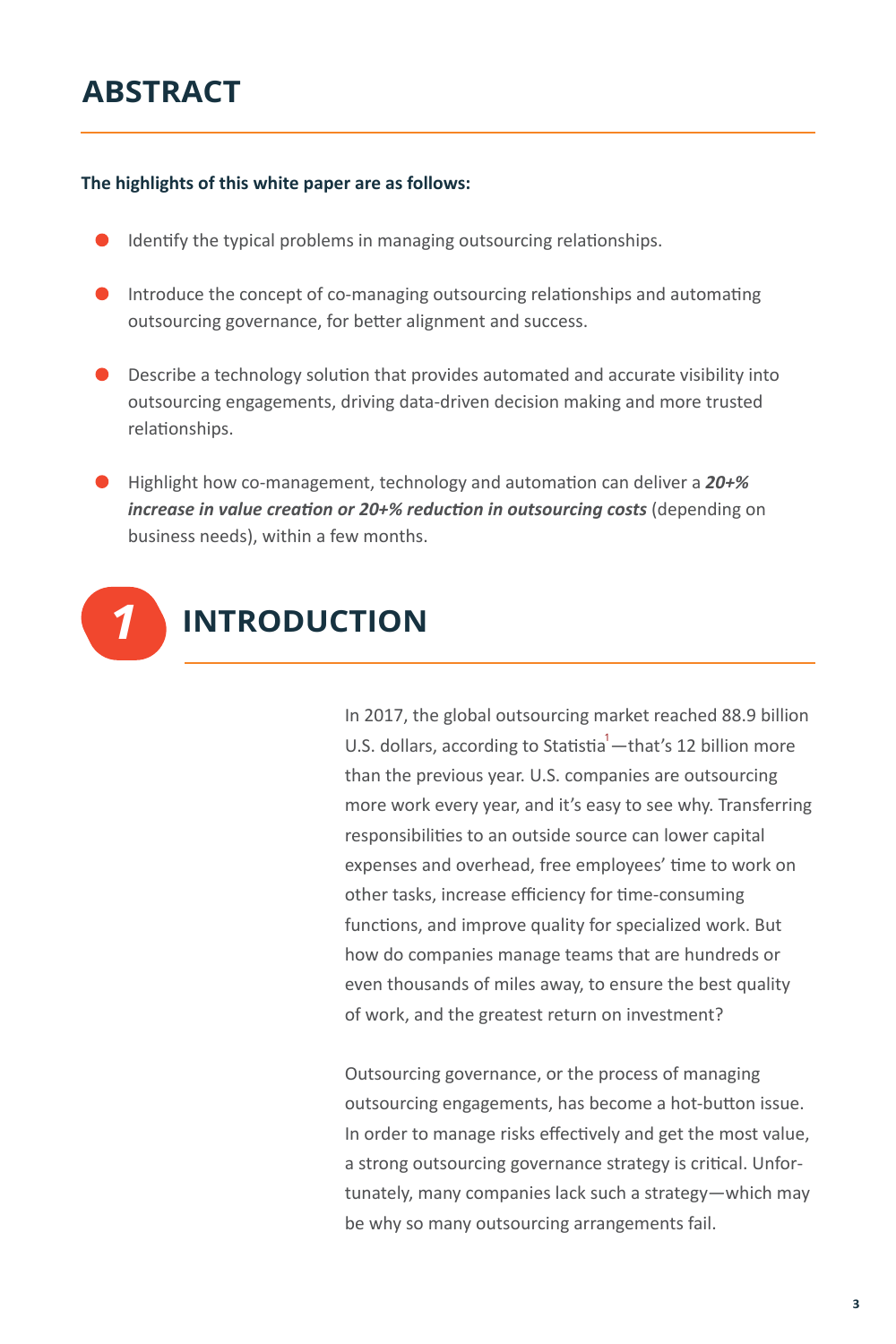*OUTSOURCING GOVERNANCE, OR THE PROCESS OF MANAGING OUTSOURCING ENGAGEMENTS, HAS BECOME A HOT-BUTTON ISSUE.*

*A 2017 REPORT FROM EVEREST GROUP FOUND THAT 61% OF FOCUSED ON DIGITAL CAPABILITIES WERE UNHAPPY WITH THEIR OUTSOURCING PROVIDERS.*

A 2017 report<sup>2</sup> from Everest Group found that 61% of customers focused on digital capabilities were unhappy with their outsourcing providers. Some of the biggest problems cited include a gap between ideas and execution, bureaucracy in contract execution and enforcement, and a lack of leadership attention. In another 2017 study, by KPMG<sup>3</sup>, only 36% of those surveyed said their outsourcing initiatives were "very effective" in significantly lowering operating costs.

In this whitepaper, we will look at some of the key challenges in outsourcing, and explore how outsourcing governance automation is improving visibility and value creation.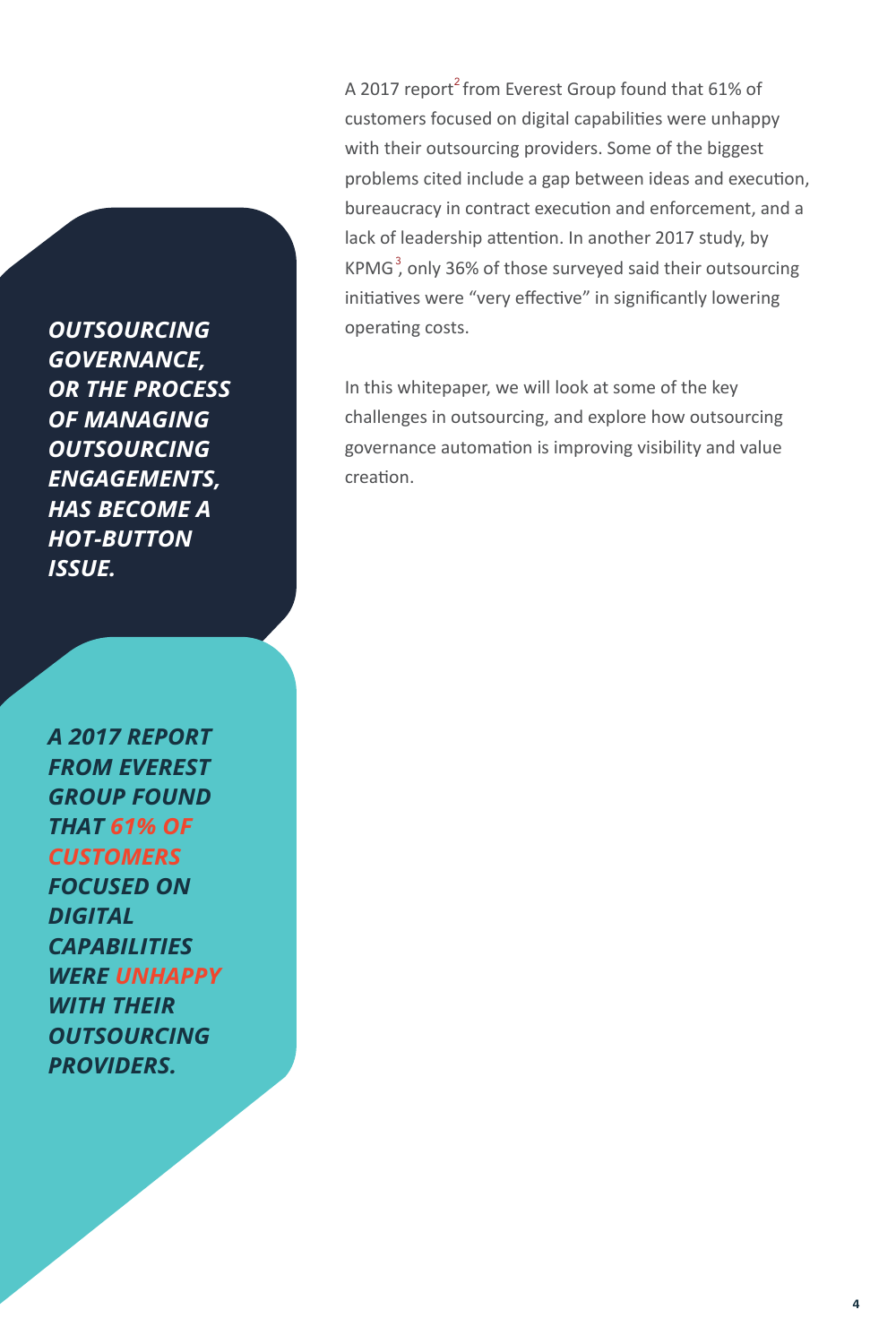## *2* **KEY CHALLENGES IN OUTSOURCING**

Deloitte's 2016 Global Outsourcing Survey<sup>4</sup> identified several of the top issues companies face with outsourcing service providers. 46% of companies found providers to be reactive rather than proactive in solving problems, and 33% cited a lack of innovation as the most problema�c issue.

Some things can't be outsourced—and outsourcing governance is one of them. Although the service delivery is transferred, it is in the business interest of the customer organization to effectively manage risks and ensure steady delivery of value. Vendor management teams rely on various tools and processes to measure and manage the providers' engagement and delivery. However, this is easier said than done.

#### **The top 5 challenges in managing outsourcing engagements are:**

## *1 Lack of Visibility Into Operations*

And the resulting inability to audit and predict outcomes

## *2 Absence of Benchmarks*

To compare multiple vendors, teams and projects

## *Lack of Alignment 3*

Between client and outsourced vendor goals

## *Understaffed Vendor Management Teams 4*

And lack of automated outsource governance technology

## *Lack of Accountability 5*

And a need for contracts and service level agreements (SLAs) that are based on scientifically measured, automatically generated data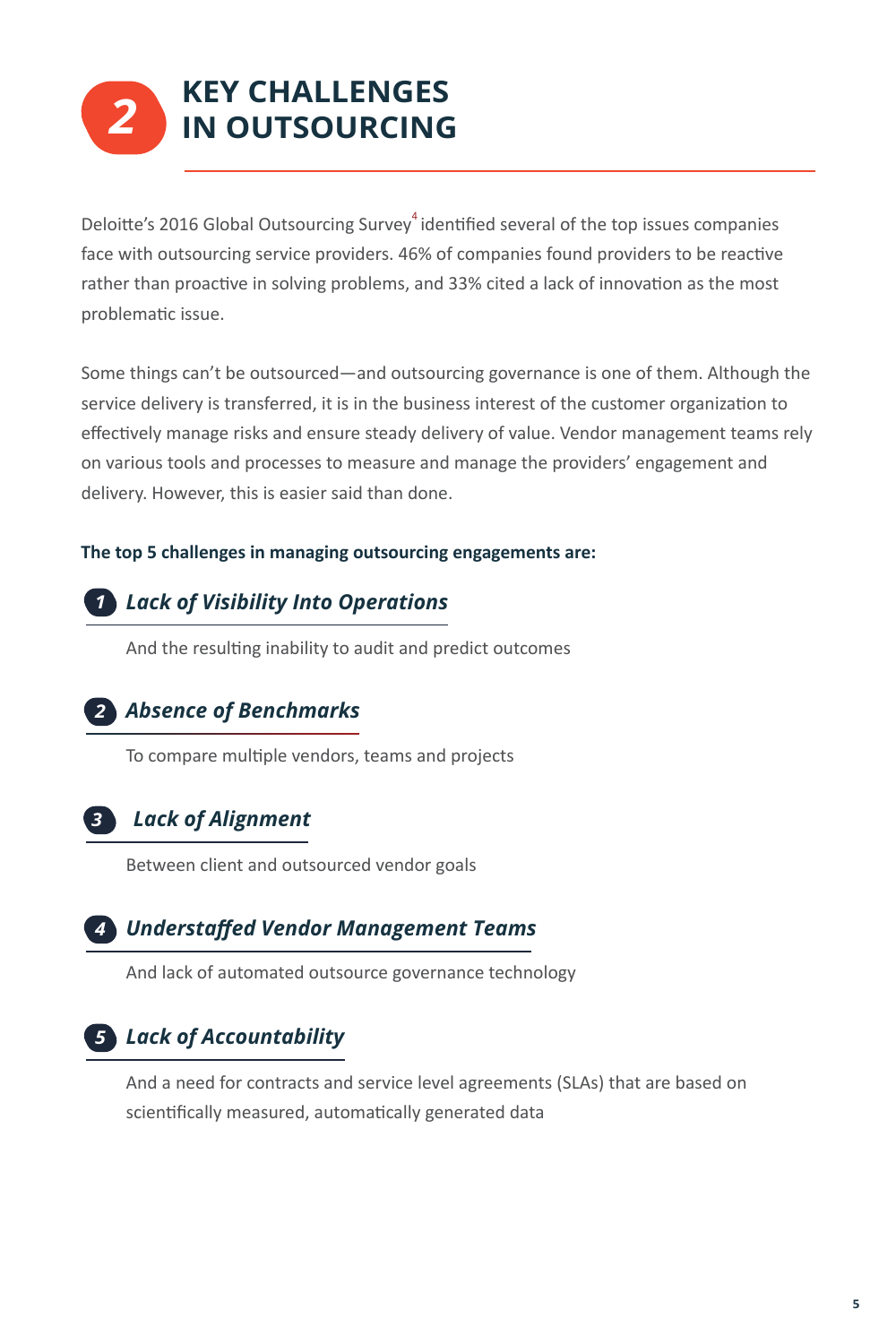Most of the challenges in outsourcing governance stem from the lack of accurate and objective data, starting with a baseline in the initial period of engagement and continuing with improvements based on reviews as the relationship progresses. Since companies don't have the data to set precise SLAs, metrics and goals, they are left without leverage to positively impact the engagement and drive business value for both parties.

Traditionally, vendor managers and governance programs are introduced after deals have been finalized. Vendor managers are always struggling to get the right information. They may receive a lot of data (such as project plans, status updates, timesheets, etc.), but they are rarely able to predict outcomes accurately. It is typical for projects to be in a "green state" until the last stretch, and suddenly the end dates are pushed out. Customers have little option other than to complain and keep pushing the team to try and meet the new dates.

Sapience introduces the concept of co-managing and automating outsourcing engagements to help customers and service providers work together better. Co-management establishes a partnership relationship with vendors that includes complete transparency at operational and strategic levels, between both sides. Co-management arrangements must be supported by the right technical solutions. Our software provides highly automated and accurate visibility into vendor team performance, on a real-time basis.

*SAPIENCE INTRODUCES THE CONCEPT OF CO-MANAGING AND AUTOMATING OUTSOURCING GOVERNANCE TO HELP CUSTOMERS AND SERVICE PROVIDERS WORK TOGETHER BETTER.* 

*3*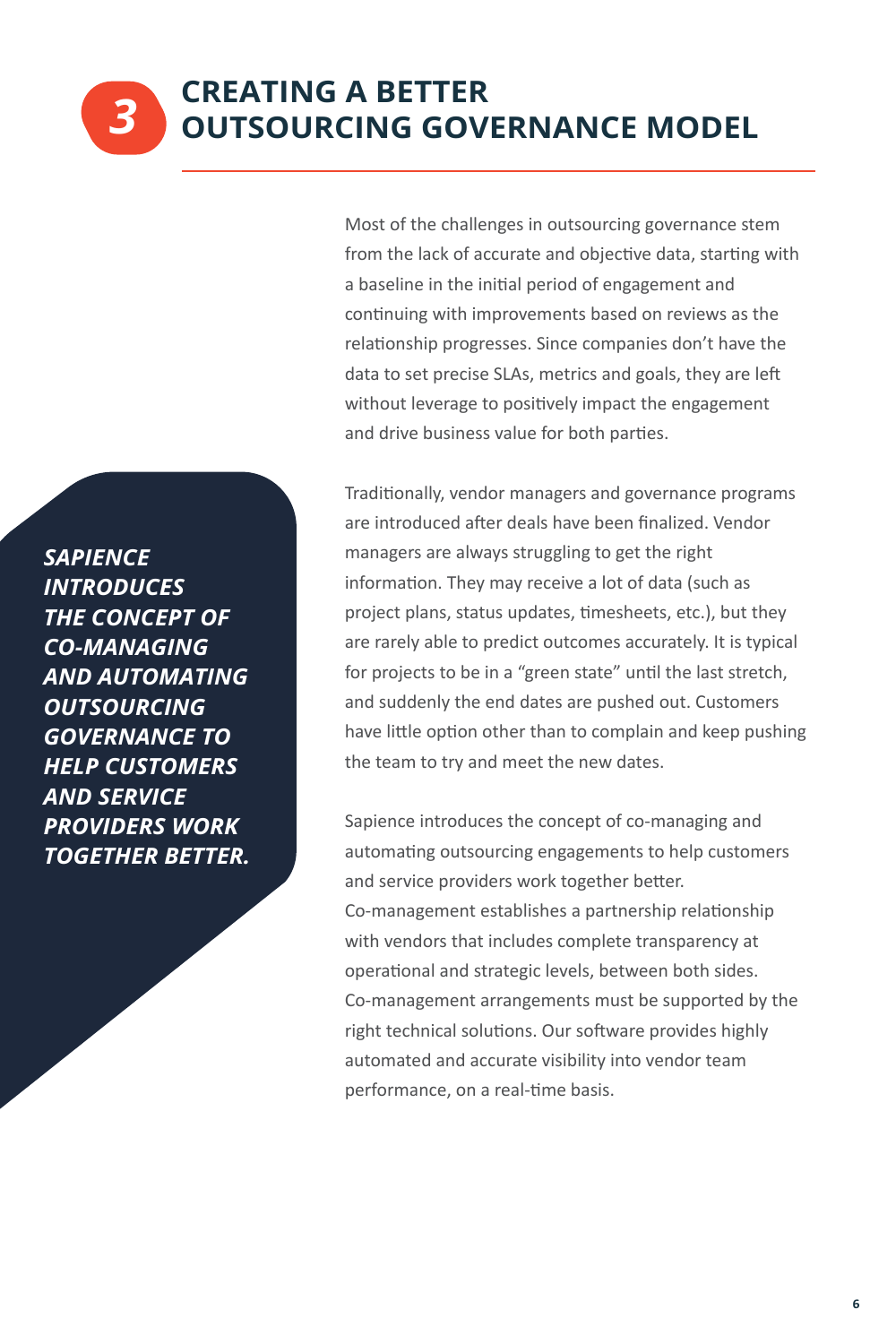Let's now look at the each of the challenges listed earlier and discuss how they can be solved through co-management, technology and automation to build a better governance model.

## *4.1 Lack of Visibility Into Operations*

Vendors usually lack a robust governance plan, and most of the information they do collect is used internally and not shared with customers. At best, they share the project plan, current status, some output metrics, and timesheets. These give an appearance of progress, but rarely drive continuous improvements in value creation or ensure alignment with business goals. The data also tends to be historical in nature and can't be influenced.

Vendor managers need tools and technology that will give them access to real-time data that can be used to co-manage the team. Imagine a scenario where vendor managers have access to the following data in real-time:

#### *a. Time at Work*

Your timesheets may show that vendor teams work for 8 hours, but do you know how their time is spent? Sapience reveals how time on the job is divided between various purposes, such as project work, non-project work, time spent using PCs, time in meetings, and more. Our data shows that most of our customers are getting around 35% less productive work time than expected. Unproductive work may reflect underlying issues relating to manager oversight, team morale, misunderstood requirements, slow or incomplete provision of information from customers, and so on.

*VENDOR MANAGERS NEED TOOLS AND TECHNOLOGY THAT WILL GIVE THEM ACCESS TO REAL-TIME DATA THAT CAN BE USED TO CO-MANAGE THE TEAM.*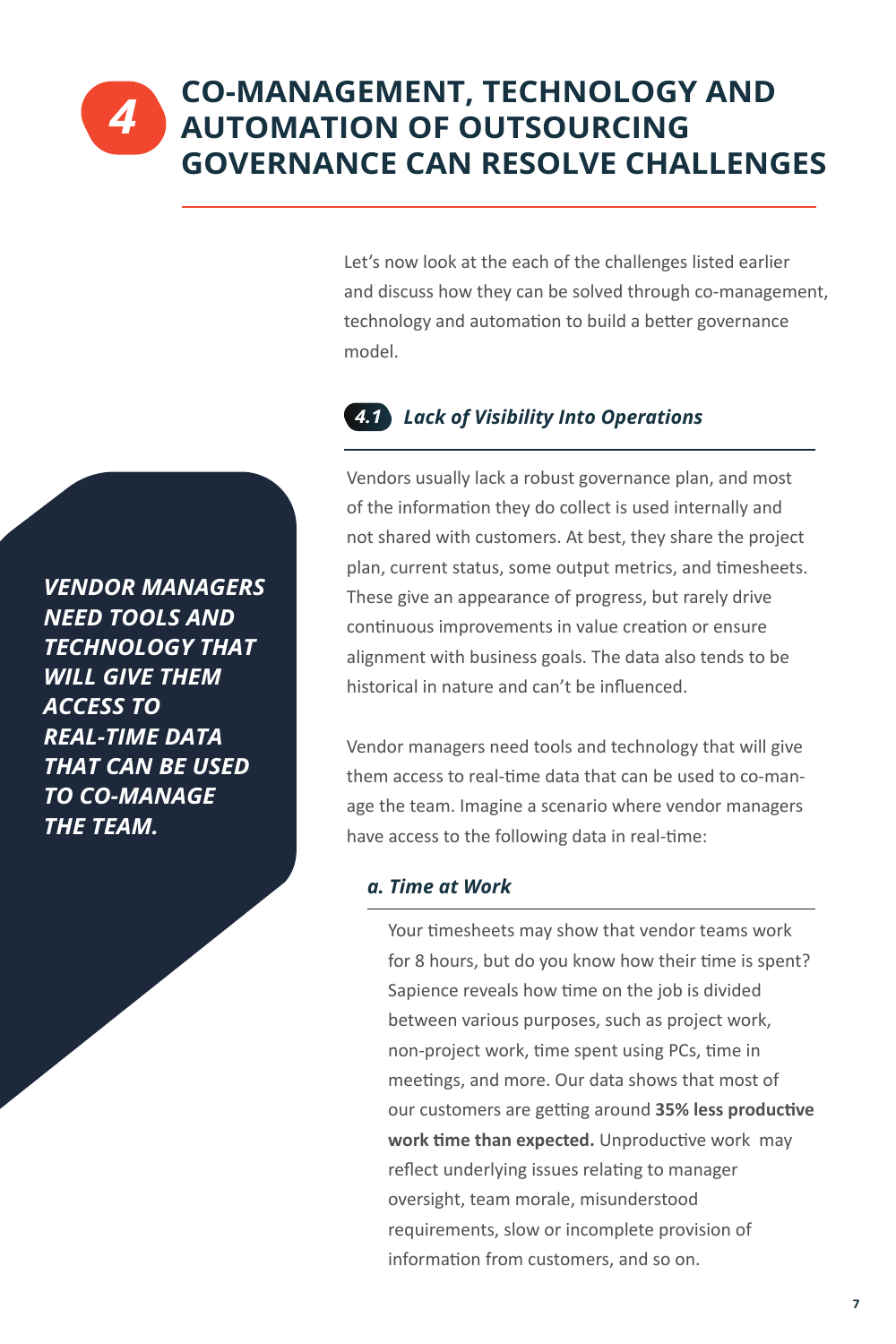

Visibility into how on-the-job time is spent represents a huge opportunity for transformation, which can drive more value from outsourcing engagements.

#### *b. Time on Core Activities*

The output of the team depends on the time they can spend on core activities, i.e. activities that are directly related to their job functions. In today's work environment, a lot of time gets wasted on useful but non-core or unproductive work activities, such as emails and meetings. Changing this mix to get teams to spend 10-15% more time on For a core activities over the same work time has a direct and significant impact on output.<br>
The output of the team depends on the time they can spend on core activities, i.e.<br>
activities that are directly related to the



### *c. Work Activity Aligned with Project Plan*

Teams prepare plans for each project, but do they provide visibility into whether or not the work in progress is consistent with requirements for each phase of the project? This real- time visibility can assure you that the efforts are aligned (or not!) with the project plan.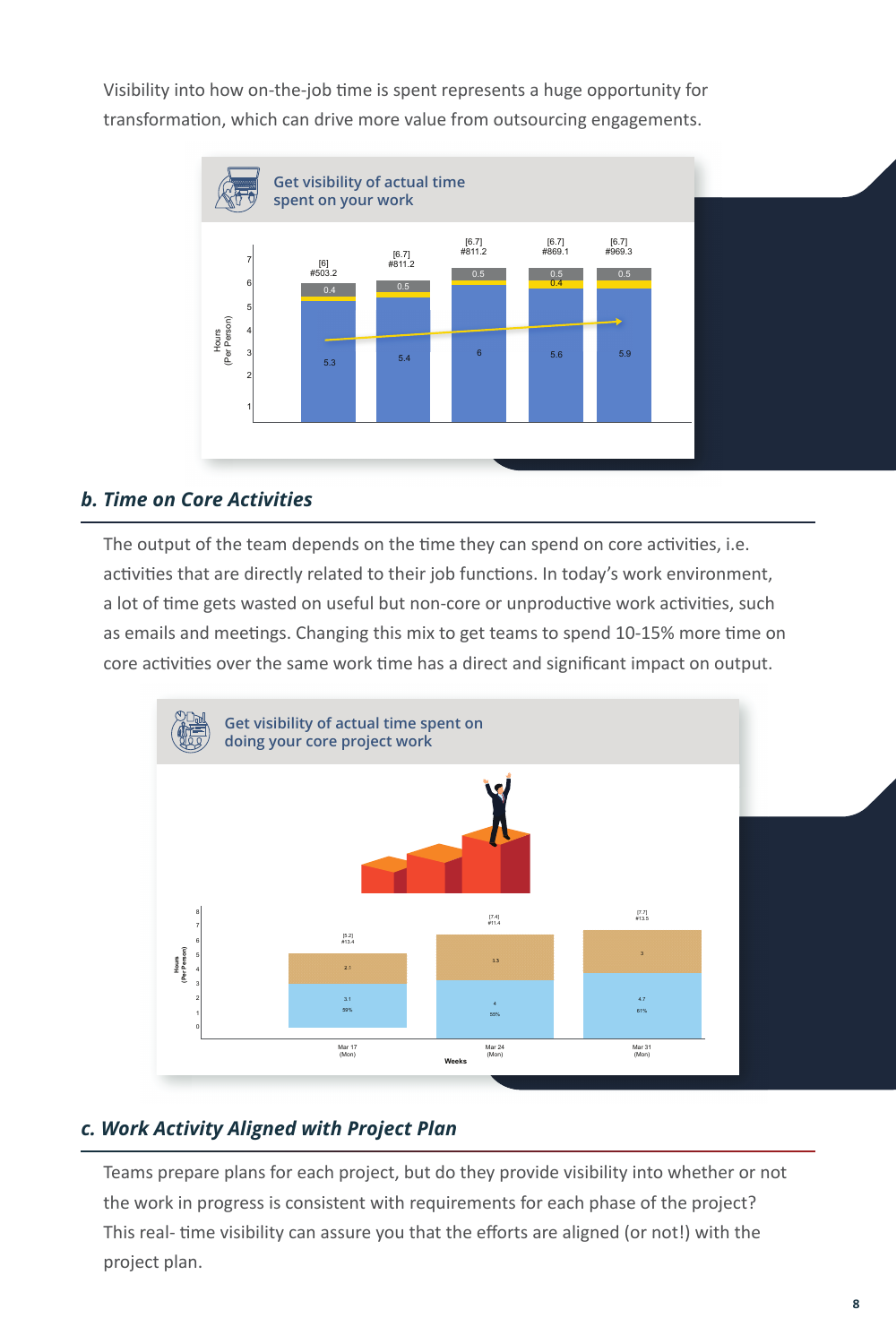We have seen instances where customers were informed that the team was in the final QA and release phase, when actually, a significant amount of development work was still in progress.



### *d. Comparison of Effort and Output*

Comparing effort and output provides a powerful 3600-view into individual or team performance. It can highlight the extent to which output can improve based on the gap between expected and actual effort. One challenge is that output is not always quan�fiable, but whenever it is (as in managed services and QA teams), measuring it can become a powerful and holistic method to improve productivity.



When users enter input manually, time estimates are more subjective and less accurate. Users may also make data entry errors, which can throw off reporting as well as benchmarks and goal setting. Automated data capture is more accurate, brings objectivity to review sessions, and ensures that both sides focus on improvements necessary rather than playing the blame game.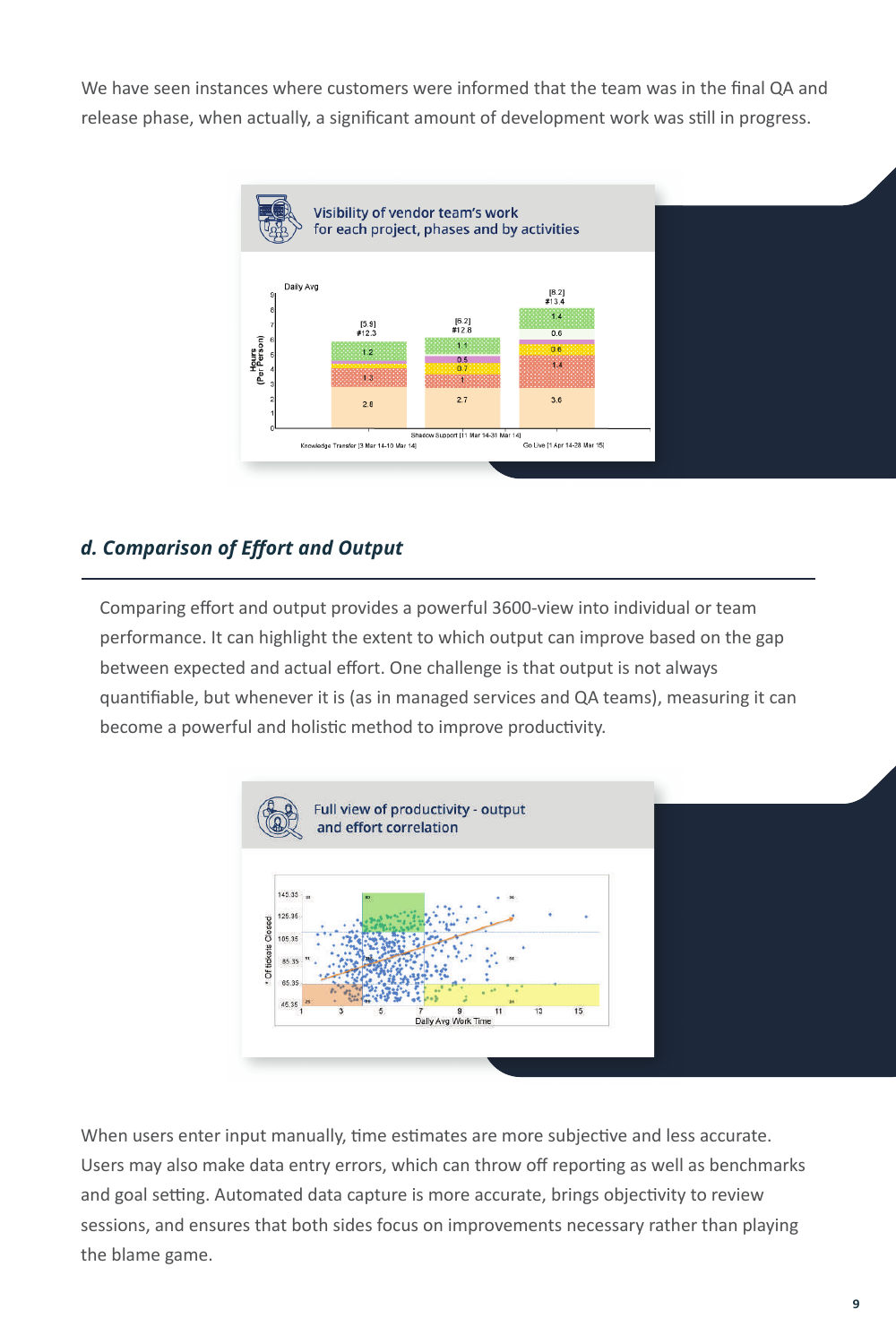## *Lack of Alignment 4.2*

In the KPMG study referenced earlier, only 45% of survey respondents believed their outsourcing partner had the right talent to align with corporate business strategies.<sup>3</sup>

Strong SLAs and metrics provide common ground for outsourcing governance. When these elements are missing, vendor managers are hindered in their ability to align service providers' efforts and output with customer business objectives.

Access to real-time data will help validate alignment of efforts and goals, at all times. The data can be used to define SLAs and pay-for-performance models that will benefit both sides. Providers can now drive efficiencies while meeting customer goals, and customers can pay based on results. If there is a gap, the real-time data provides advance notice and enables both sides to proactively resolve any issues.

At times, internal pushback from the team may not be visible to vendor managers until vendors miss deadlines and issues escalate, sometimes terminating outsourcing agreements. However, by this point, it is too late and precious time and money have already been lost.

Customer teams must ensure proper knowledge transfer, documentation, training and other input is provided during the critical starting phase of projects. If the vendor teams are idling in the initial stages, vendor managers can work to ensure scheduled tasks are completed on time. A weekly review of work activities by project phase provides the data that vendor managers need in order to ensure their own teams are fulfilling their responsibilities.

Mentioned below are some examples of elements to include in effective service level agreements (SLAs):

#### *a. Work Time*

Set an expectation for work time. Track the daily average at a team level on a monthly or quarterly basis. For most companies, it should be within a +- 10% band of about 8 hours of work time per day.

#### *b. Time on Core Work*

Out of the average 8 hours of work, it might be suggested that 6 hours must spent on core activities.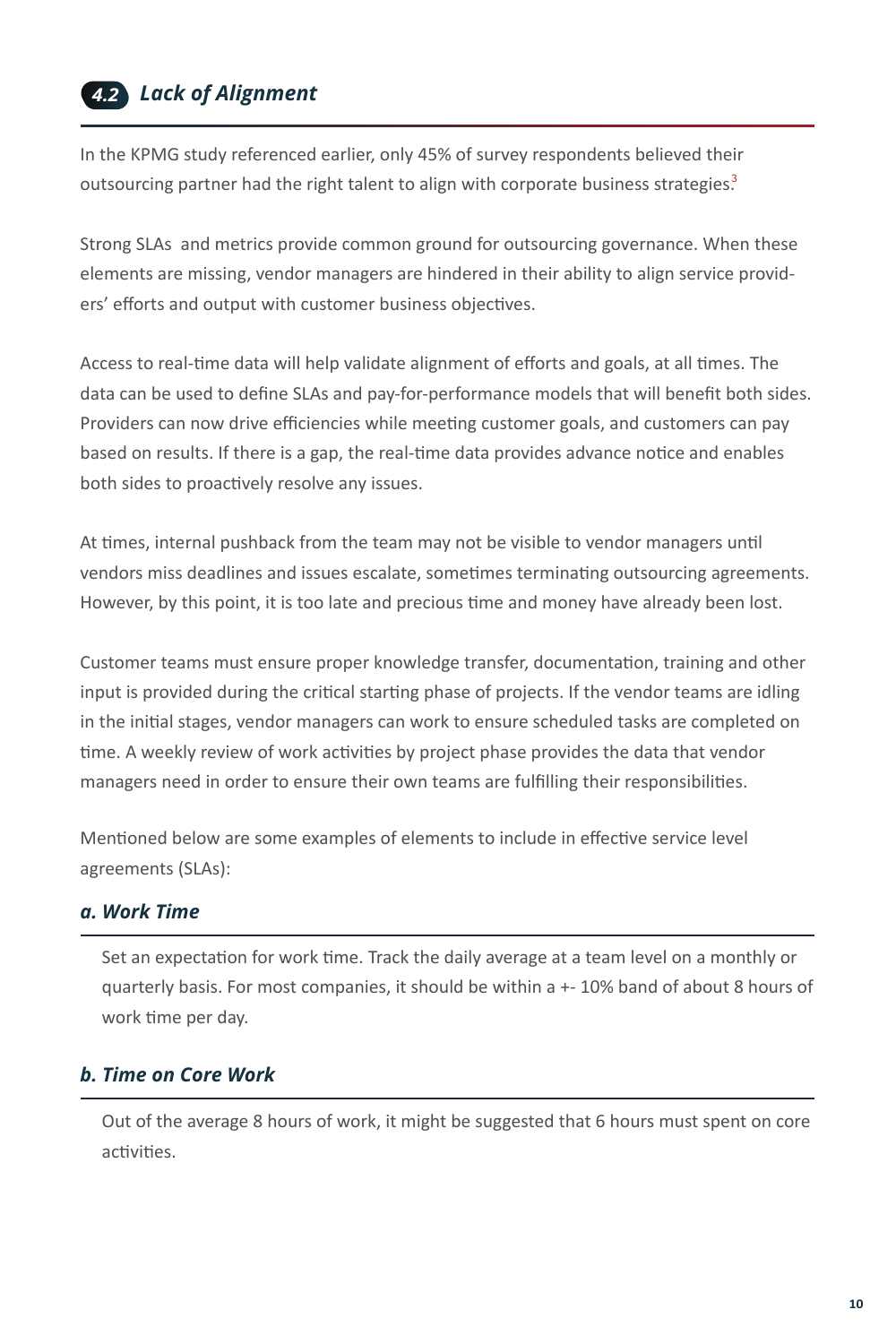#### *c. Effort Alignment with Project Plan*

This is very dependent on the nature of work. In managed services, where the work is steady and may not go through various phases, aligning efforts with project plans may not be relevant. For application engineering teams and other project-oriented teams, however, goals can be set based on different phases of the project (waterfall model) or sprints (agile teams).

#### *d. Output and Effort Correlation*

Where output metrics are available, correlation with effort can help determine how output is impacted based on the underlying effort, including total work hours, time spent on core activities, and activity patterns in various phases of the project.

#### *3 Absence of Standard Benchmarks 4.3*

Projects and work assigned to different teams and vendors may vary widely. Traditionally, it has been challenging to come up with a common benchmark to compare multiple teams, projects and vendors. This hampers the ability to negotiate and drive change.

One benchmark that can be used is the average per-person work effort. Irrespective of the location, technology and nature of work, it is to be expected that teams are sufficiently engaged in productive work at all times. The ability to compare employees based on productive work effort provides much-needed insights into which teams, locations, and work streams are the most productive. Armed with this knowledge, you can decide the areas where additional work is possible or headcount increase is justified.

#### *a. Team Analytics*

With accurate data, it becomes possible to analyze your outsourced team's workload across any dimension, such as the difference between the top 20% and others (as shown in the chart below), across roles, skills, locations and so on. At Sapience, our clients typically discover that 20-30% of the team is fully engaged, while the rest of the team is not as busy. This is mostly due to poor delegation, which eventually impacts the team through higher attrition due to high stress (amongst the busy 20%) and a lack of opportuni�es (from those less busy). Another example is the discovery that QA engineers are typically underutilized. They are busy during the pre- release phase, but don't have much work at other times. Once the data is visible, the actions required are obvious.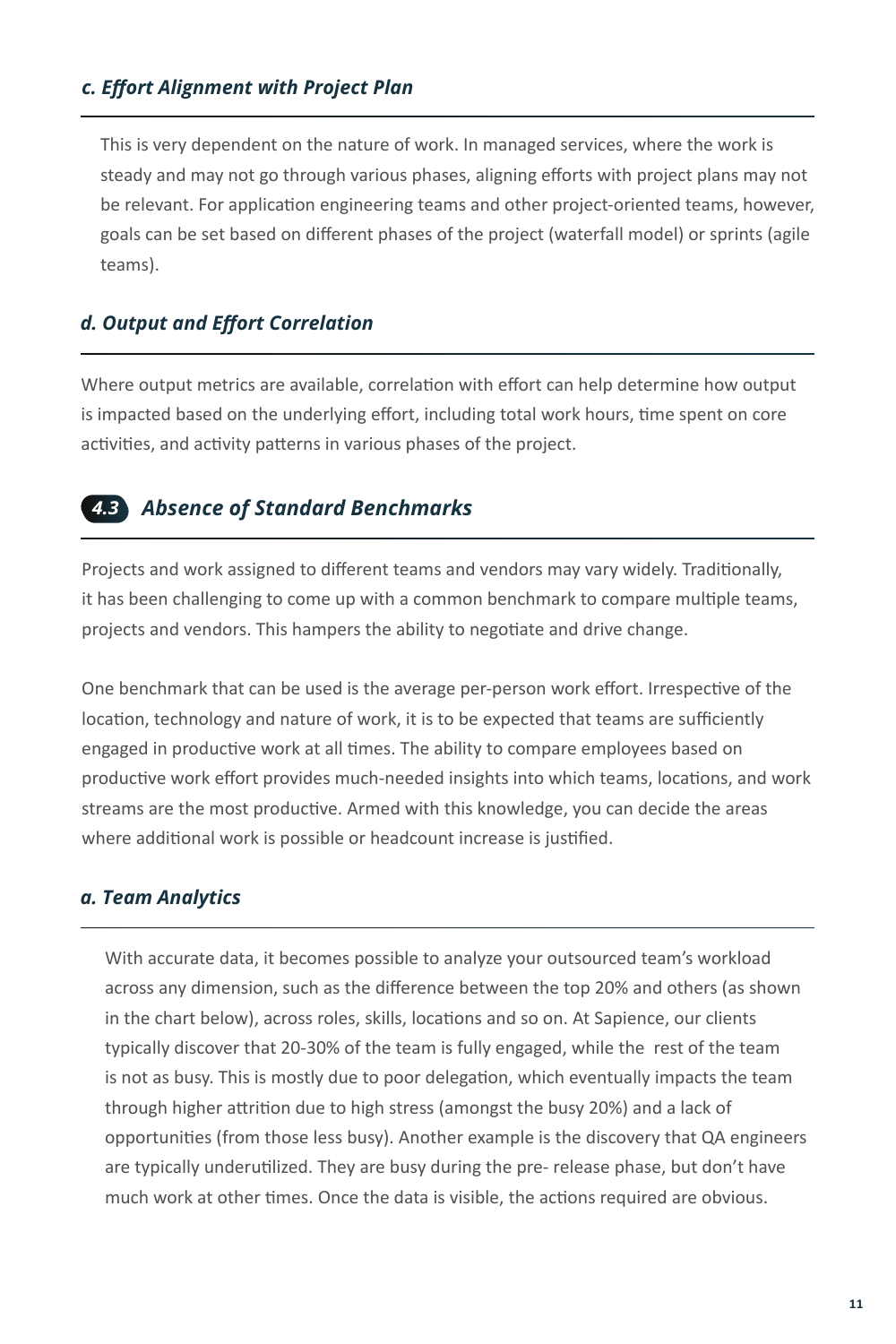Distribute the workload more evenly, ask for required volunteers to pick up the work backlog, and have the QA team work on test plans, writing new test cases, and implementing test automation where feasible.

| Track employee engagement in real time<br>魚 |                    |                                             |                    |  |  |
|---------------------------------------------|--------------------|---------------------------------------------|--------------------|--|--|
| <b>Sapience</b><br>Ranking                  | <b>Total users</b> | <b>Users accepting</b><br><b>Challenges</b> | % of user<br>count |  |  |
| Top 20%                                     | 59                 | 40                                          | 68%                |  |  |
| Mid 60%                                     | 178                | 60                                          | 34%                |  |  |
| Last 20%                                    | 59                 | 16                                          | 27%                |  |  |
| <b>Total users</b>                          | 296                | 116                                         | 39%                |  |  |

#### *b. Vendor Comparison*

In an increasing trend, companies are conducting periodic vendor reviews with the objective of reducing the vendor count or replacing under- performing ones. One uniform yardstick is the level of each team's total work time and the percentage of time spent on core activities. An engaged and focused team usually means good management and processes on the customer's side.

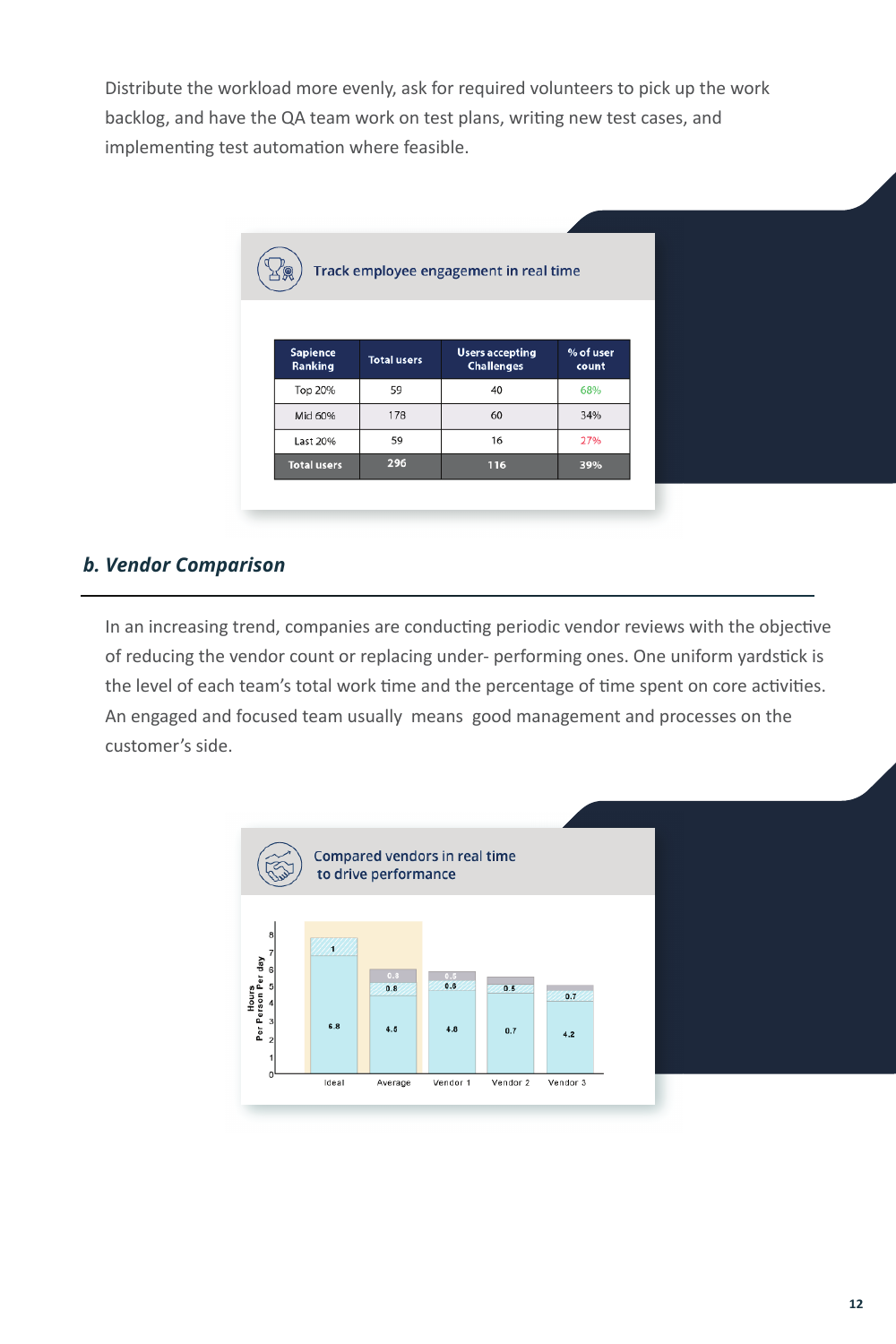## *Understaffed Vendor Management teams 4.4*

The vendor management function is seen as a cost center within the customer organization. Typically, the size of the team depends on the number of vendors and the outsourcing volume. Due to an over-reliance on manual and inefficient governance processes, vendor management teams tend to be very busy.

The majority of the work is focused on ensuring that the vendor-supplied data is reliable, processing it and getting a sense of what is really going on with the outsourced team. Lack of the right tools and governance process at the vendor organization means data is coming in multiple formats from disparate sources, which have to be combined and analyzed. This takes a lot of effort, only represents past performance, and rarely influences immediate outcomes. At best, it provides some learning for future work, but that too is often not the case, since the nature of work and vendor employees keeps changing, too.

Tools that only provide automated and objective data in a dashboard for easy consumption and review will reduce the load for vendor managers significantly. Integrating billing and project management tools will have an even bigger impact. Vendor managers can now focus on performance reviews, iden�fying problem areas, and taking corrective steps in a proactive manner.

## *Lack of Accountability in Contracts 4.5*

Although customers want accountability, it is often difficult to set precise numerical goals. Companies lack the means to create accurate baseline data on which future goals can be set. In relationships with quantifiable deliverables, such as tickets resolved (or a similar equivalent), SLAs can be created around total volume of tickets and quality of resolution (turnaround time, end user satisfaction). In others, such as application engineering, such metrics are a challenge. Schedule variance and quality of the deliverables are often used in such cases.

*A TOOL THAT CAN PROVIDE AUTOMATED AND OBJECTIVE DATA IN A DASHBOARD FOR EASY CONSUMPTION AND REVIEW WILL REDUCE THE LOAD FOR VENDOR MANAGERS SIGNIFICANTLY.*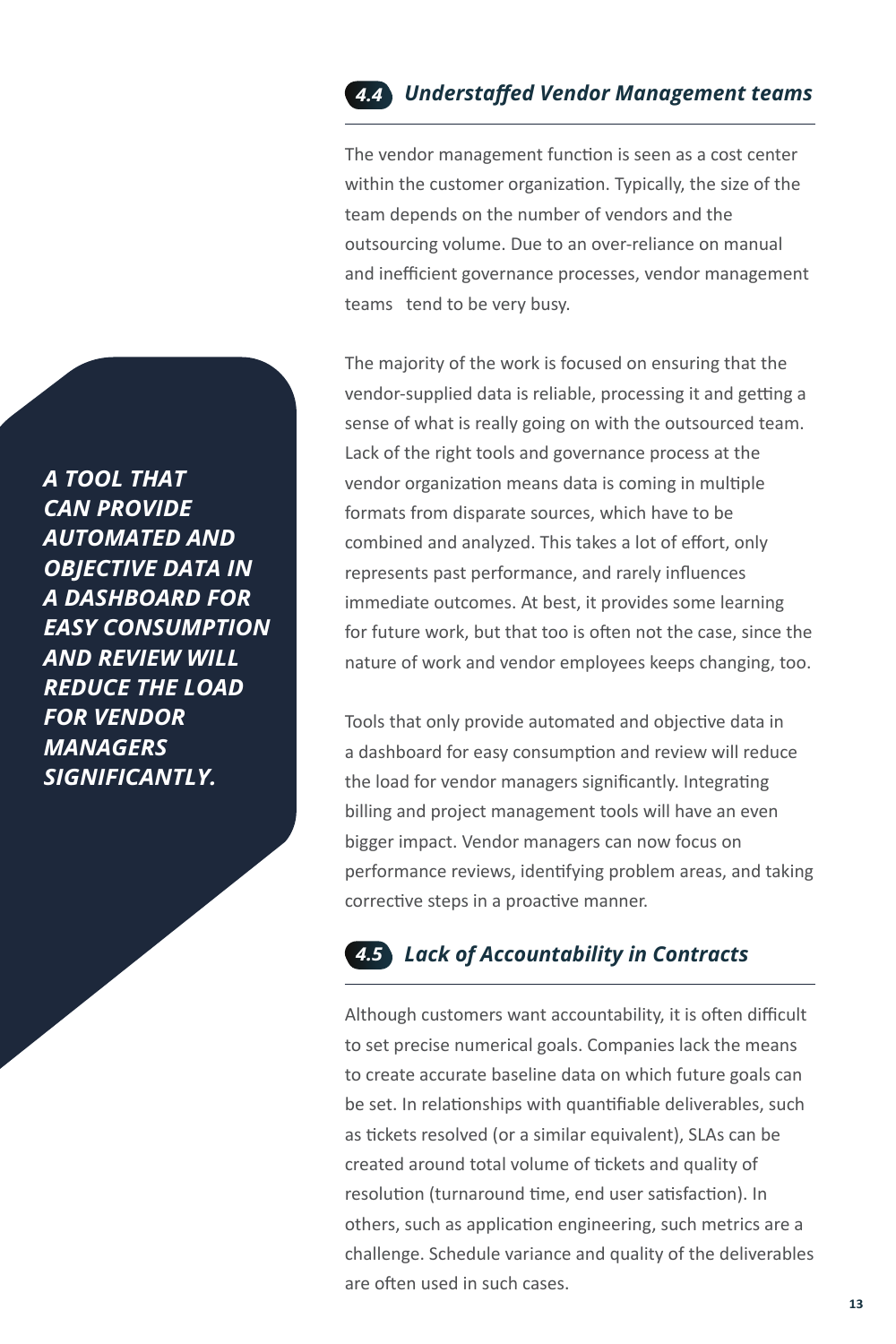Yet, when customers complain that SLAs are not met, or delivery dates slip, or the quality was not as desired, this is inevitably disputed by the provider, who gives all kinds of explanations. It is difficult to arrive at a firm conclusion, and typically both sides simply commit to do better next time. And so this goes on, with the customer either making do with the value delivered by the provider and not knowing whether it can be better, or deciding at some point that they are better off with some other vendor.

This status quo can only be broken when the customer has access to automated tools that provide accurate facts about the provider team's effort and output (where practical). Then, if the effort is inadequate, it can be corrected. If the output does not improve despite reasonable effort, the customer has the choice to switch to another vendor. The new vendor will have clear objectives from day 1.

Many contracts are multiyear deals, with a commitment for year-to-year value improvements and/or cost reduction. The availability of automated operational data makes it possible to structure commitments and pricing, with steady and measurable improvements over the baseline performance measured in the first few months of the relationship.

In today's scenario of multiple vendors, a head-to-head comparison allows consolidation to the top 2-3 vendors. This ensures that you get the highest business value and lowest governance overhead, with fewer vendors to manage.

A co-management approach between customers and service providers will ensure that the above recommendations are viewed in the right spirit and implemented effectively by both sides. Both sides are committed to delivering higher business value from the outsourced engagement, irrespective of the business model. For example, a provider may fear reduction of headcount if the team's productivity were to increase.

*THE AVAILABILITY OF AUTOMATED OPERATIONAL DATA MAKES IT POSSIBLE TO STRUCTURE COMMITMENTS AND PRICING TO STEADY AND MEASURABLE IMPROVEMENTS OVER THE BASELINE PERFORMANCE.*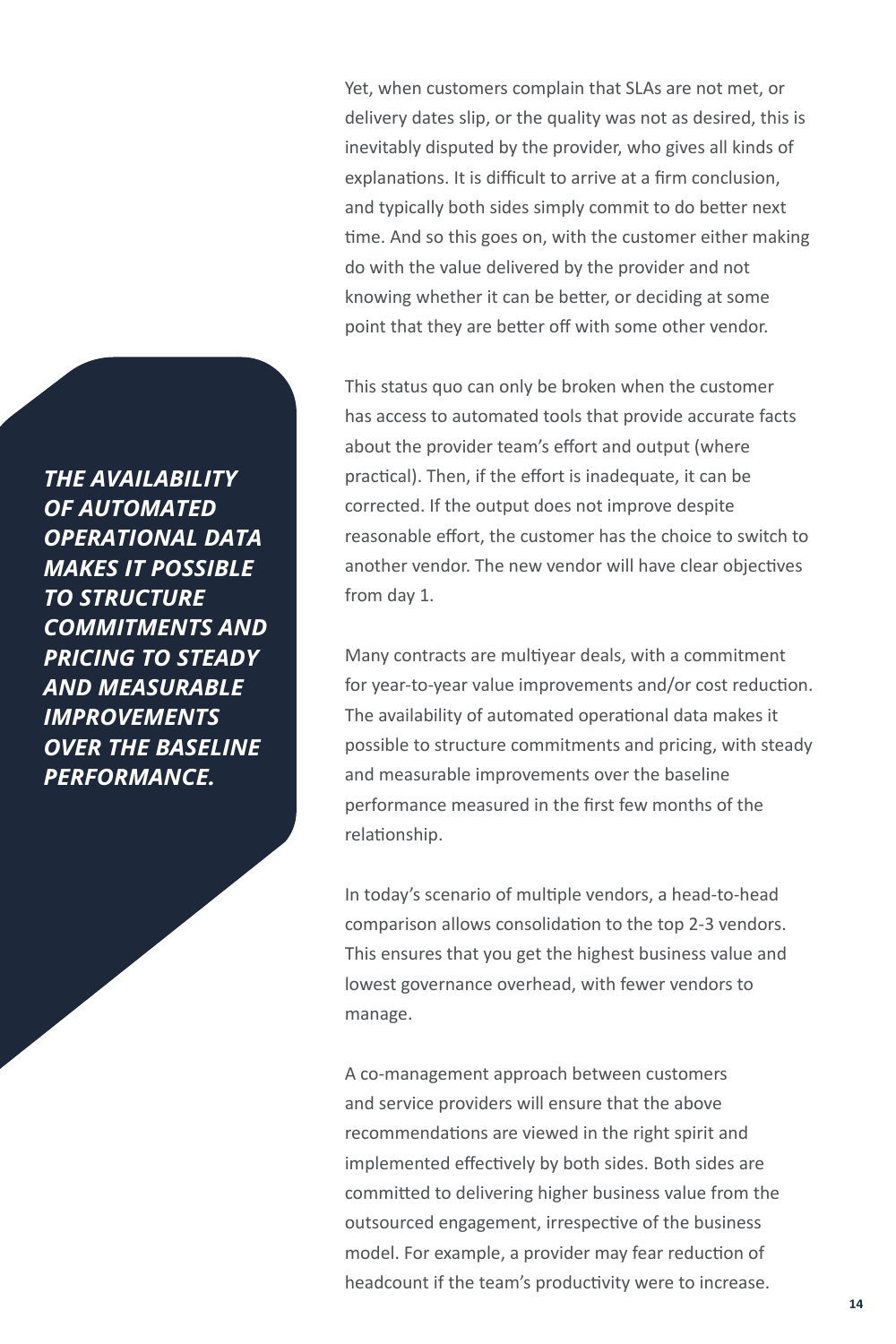However, in a partnership, the provider may expect to receive additional business if they deliver higher value. If nothing else, a satisfied customer will mean a continuing long-term relationship, something to be valued in the current scenario of multiple vendors and vendor churn. In SLA and outcome-based pricing, the provider will improve profitability as team productivity improves. Customers will see better on- time delivery and higher quality, thereby reducing their risk. In the best-case scenario, the outsourced team may deliver high impact innovation, for which the provider can be appropriately rewarded.

# **PEOPLE ANALYTICS @ WORK -** *5* **ABOUT SAPIENCE**

Time spent on work is a key asset that influences outcome. Manual timesheets and headcounts are not accurate indicators of what is happening at outsourced teams. Sapience is a unique People Analytics  $\omega$  Work solution that moves the needle on outsourced team productivity. It provides automated visibility of effort and output at team levels. Customer and provider managers get never-before-seen, exact insights into how busy teams really are, enabling data-driven workload assignments and resource allocation. Employees, too, get a self-improvement tool that guides them to achieve more at work with less stress through mindful effort.

Key benefits from an outsourcing perspective include:

### *Transparency 1*

Sapience delivers the facts about provider team efforts (work time and breakup across activities), output (transactions, tasks), and trends, delivered on daily, weekly and monthly bases. Data delivery is automated and does not require any user input. Correlating effort with output results in never-before-seen, 3600 visibility into productivity. Sapience insights enable both sides to discuss how to fine-tune priorities so that the team will deliver on time, rather than perform a post-facto analysis of what went wrong.

### *Dynamic Staffing reduces cost by 20+% 2*

In T&M projects, providers are motivated to keep asking for greater headcounts since this adds to their revenue. When project deadlines slip, the first reason cited is insufficient people. Headcount reduction happens only when the client is scaling down the outsourced team for cost reasons, and never because the vendor says that they don't need as many people for the assigned workload. With Sapience, decisions about adding or reducing headcount, backfilling attrition or not, or moving resources to other teams, all become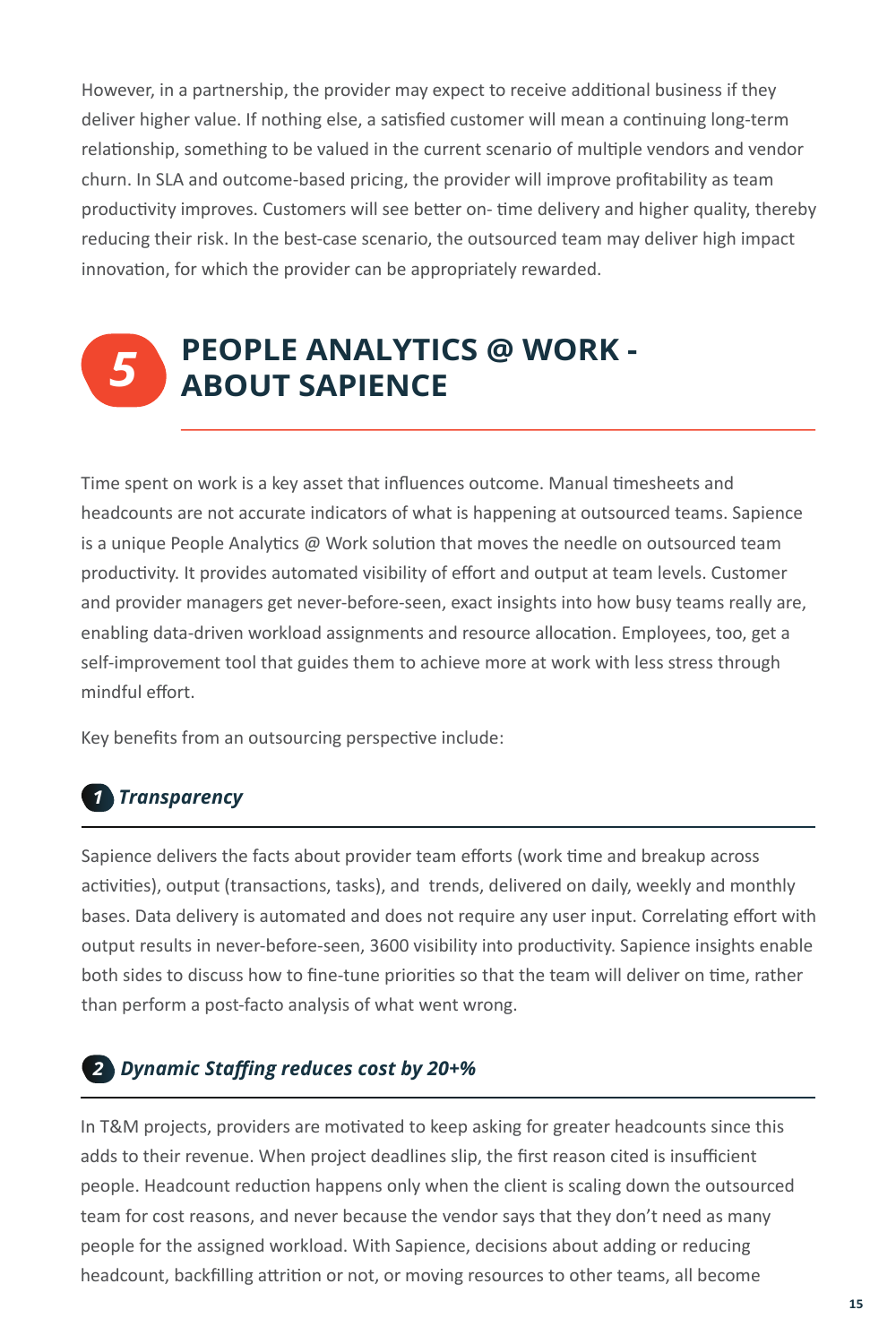very objective. Staffing is tuned to the current workload, reducing the cost of outsourcing typically by over 20%. In non T&M projects, on the other hand, optimizing resource allocation will significantly improve profitability for the provider.

## *Retain your top Vendors and Business Models 3*

Most large customers have multiple service providers. There is an increasing trend to consolidate and retain only the best ones. Sapience enables you to compare vendor performance head-to-head. Both customers and providers benefit from a predictable cost model and measurable performance benchmarks. With Sapience, you can first baseline current performance, and then set goals and payment terms that make the business model increasingly tied to results and fair to both sides, in a very transparent manner.

## *6* **RECOMMENDATIONS**

In summary, the top 5 recommendations for a successful outsourcing engagement are:

- **1.** Define the governance process before signing the contract, including the key activities and points of contact for both sides, at each level. Ideally, there could be three levels of governance:
	- a. Operational to monitor daily/ongoing progress and ensure service continuity
	- **b.** Tactical for regular reviews of operational metrics and service delivery aspects including escalation handling
	- c. Strategic to ensure alignment of high-level objectives and measurement of business value delivered
- 2. Data must be the bedrock of governance. Choose the right technology to measure performance in an automated manner, and require all vendors to use these tools. If possible, plan a 30-day pilot to obtain baseline SLAs and metrics.
- 3. Get creative with the contract, with pay-for-performance clauses. Include both penalties and rewards linked to objective data that is always available to both parties.